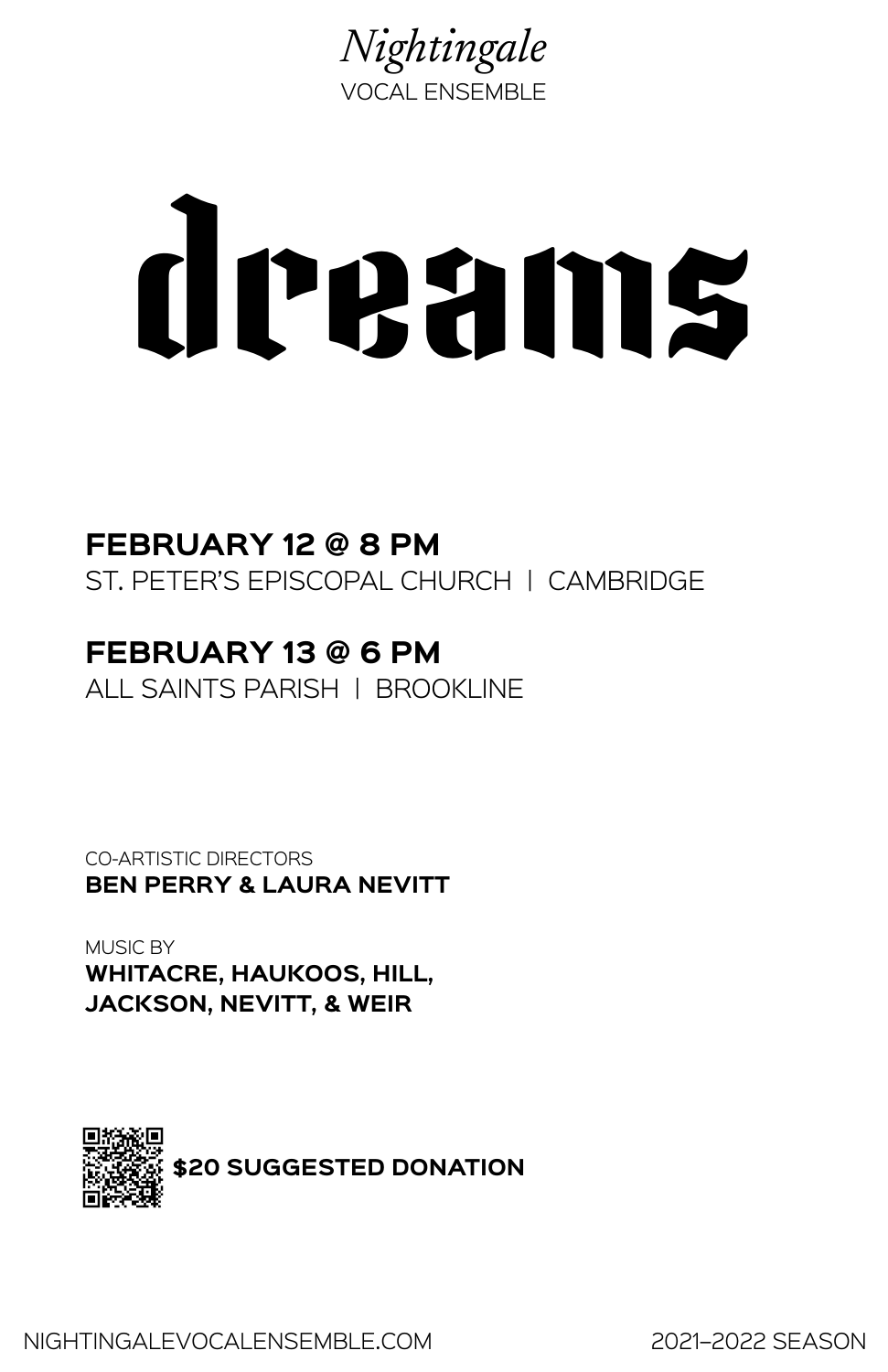# Nightingale Vocal Ensemble **Dreams**

February 12, 2022 <br>
February 13, 2022 St. Peter's Episcopal Church All Saints Parish Cambridge, MA **Brookline**, MA

### **REPERTOIRE**

Leonardo Dreams of His Flying Machine Eric Whitacre

the small, Slow flood which slides between Laura Nevitt

Exile Meditations no. 3 Gabriel Jackson

A Little Lovely Dream Edie Hill

Dream of a Speeding Train John Haukoos

# a blue true dream of sky

Judith Weir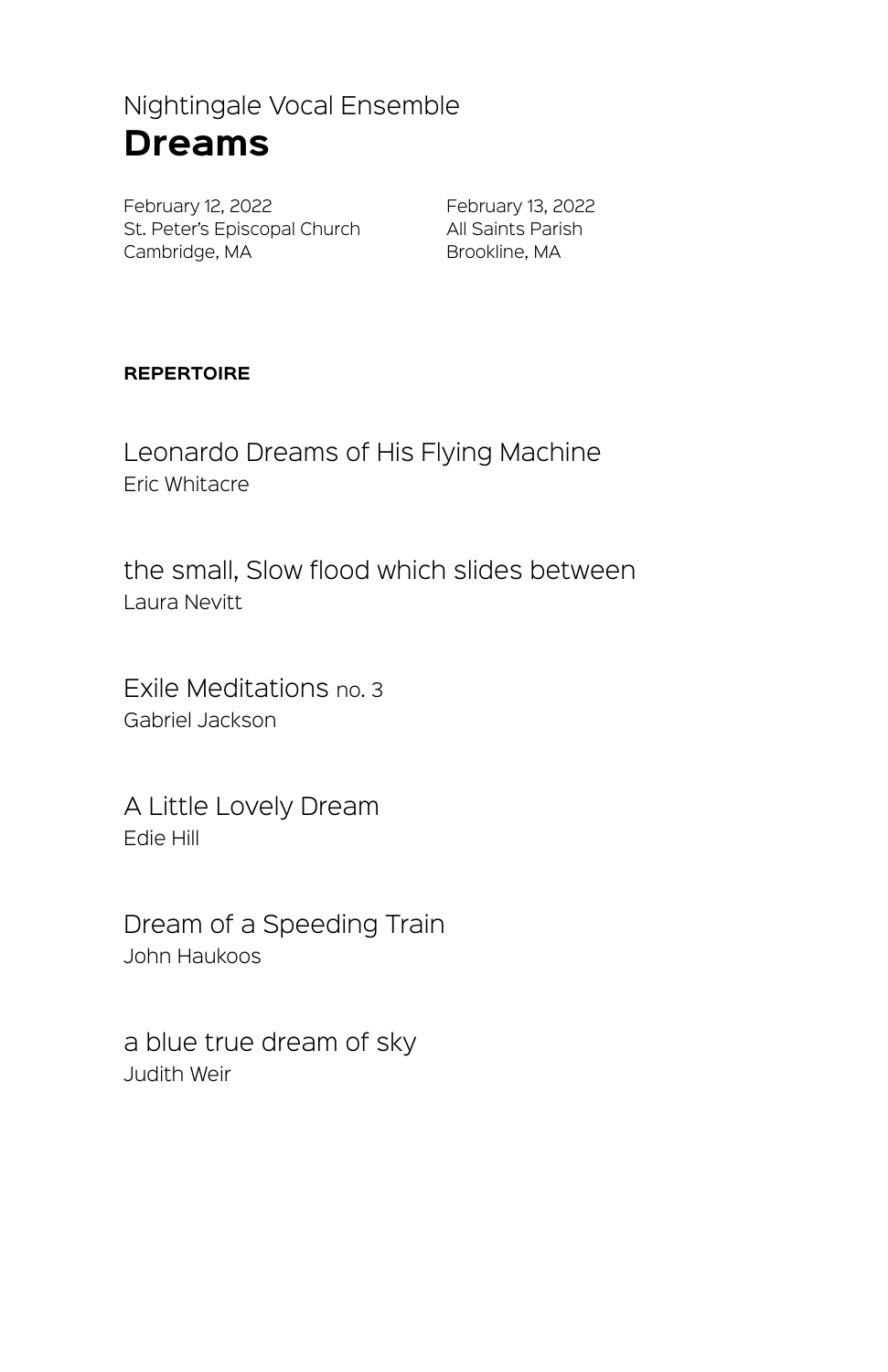# COLLABORATORS ON DREAMS

# DANCERS

Olivier Besson and Chloe Chua

# NIGHTINGALE VOCALISTS

Madison Spahn Regina Stroncek Olivia de Geofroy Rebekah Schweitzer Hannah Carlson Kelvyn Koning Laura Nevitt Cara Bender Emerald Barbour Rachael Murray Melanie Donnelly Daniel Esteban Lugo Jay Verchin Kartik Ayysola Grant Yosenick William Farrell Benjamin Perry Eric Ritter Kirby Stalley Nicholas Ford John Moorman Juan Suarez

# Artistic Directors

Laura Nevitt and Benjamin Perry

This program is supported in part by a grant from the **Brookline** Commission for the Arts, a local agency, which is supported by the Massachusetts Cultural Council, a state agency.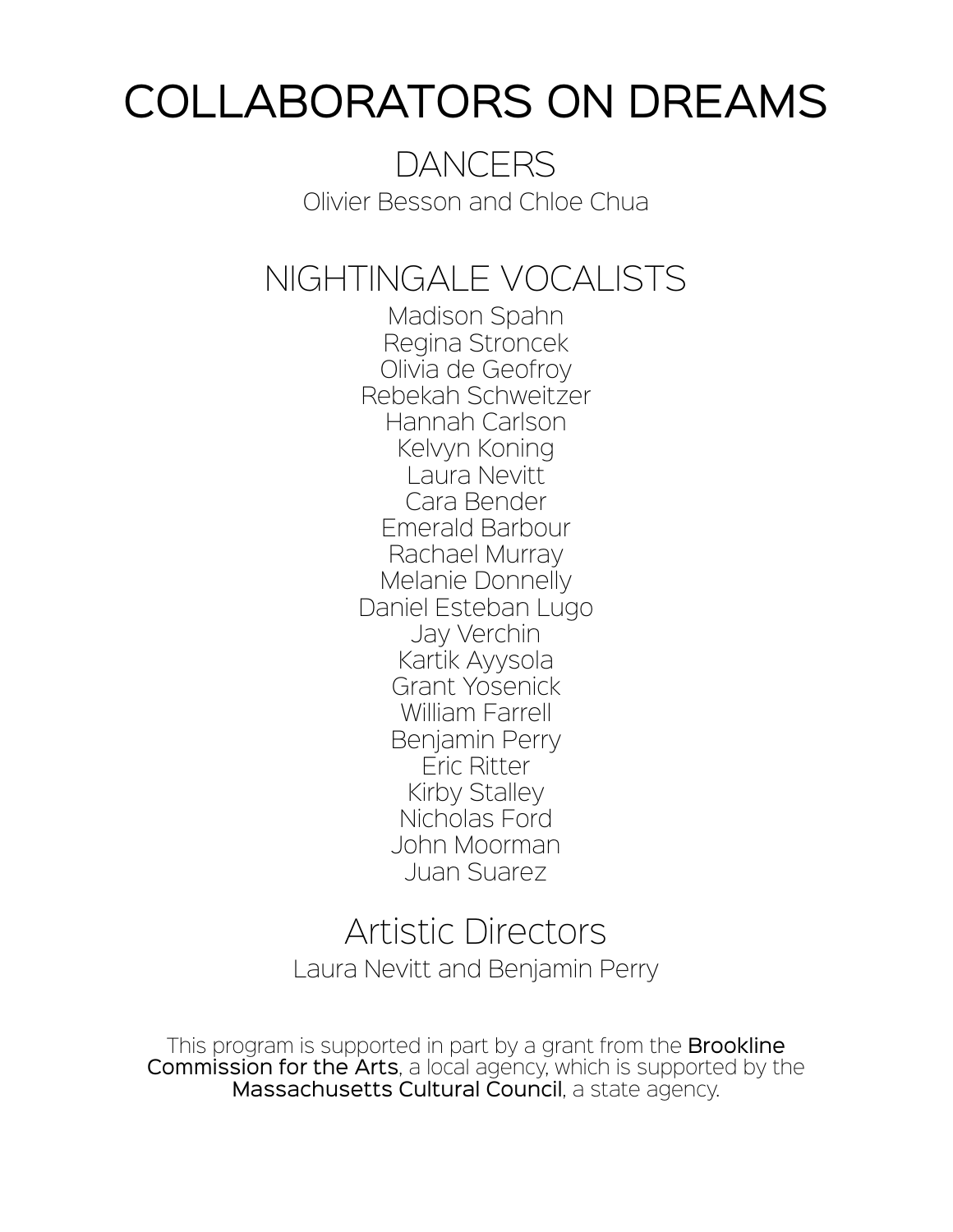# TEXTS AND TRANSLATIONS

### El Sueño (Dream) - poem by Jorge Luis Borges (1899 - 1986)

Spanish:

Si el sueño fuera (como dicen) una tregua, un puro reposo de la mente, ¿por qué, si te despiertan bruscamente, sientes que te han robado una fortuna? ¿Por qué es tan triste madrugar? La hora nos despoja de un don inconcebible, tan íntimo que sólo es traducible en un sopor que la vigilia dora de sueños, que bien pueden ser reflejos truncos de los tesoros de la sombra, de un orbe intemporal que no se nombra y que el día deforma en sus espejos. ¿Quién serás esta noche en el oscuro sueño, del otro lado de su muro?

English:

If dreaming really were a kind of truce (as people claim), a sheer repose of mind, Why then if you should waken up abruptly, Do you feel that something has been stolen from you? Why should it be so sad, the early morning? It robs us of an inconceivable gift, So intimate it is only knowable In a trance which the nightwatch gild with dreams, Dreams that might very well be reflections, Fragments from the treasure-house of darkness, From the timeless sphere that does not have a name And that day distorts in its mirrors. Who will you be tonight in your dreamfall Into the dark, on the other side of the wall?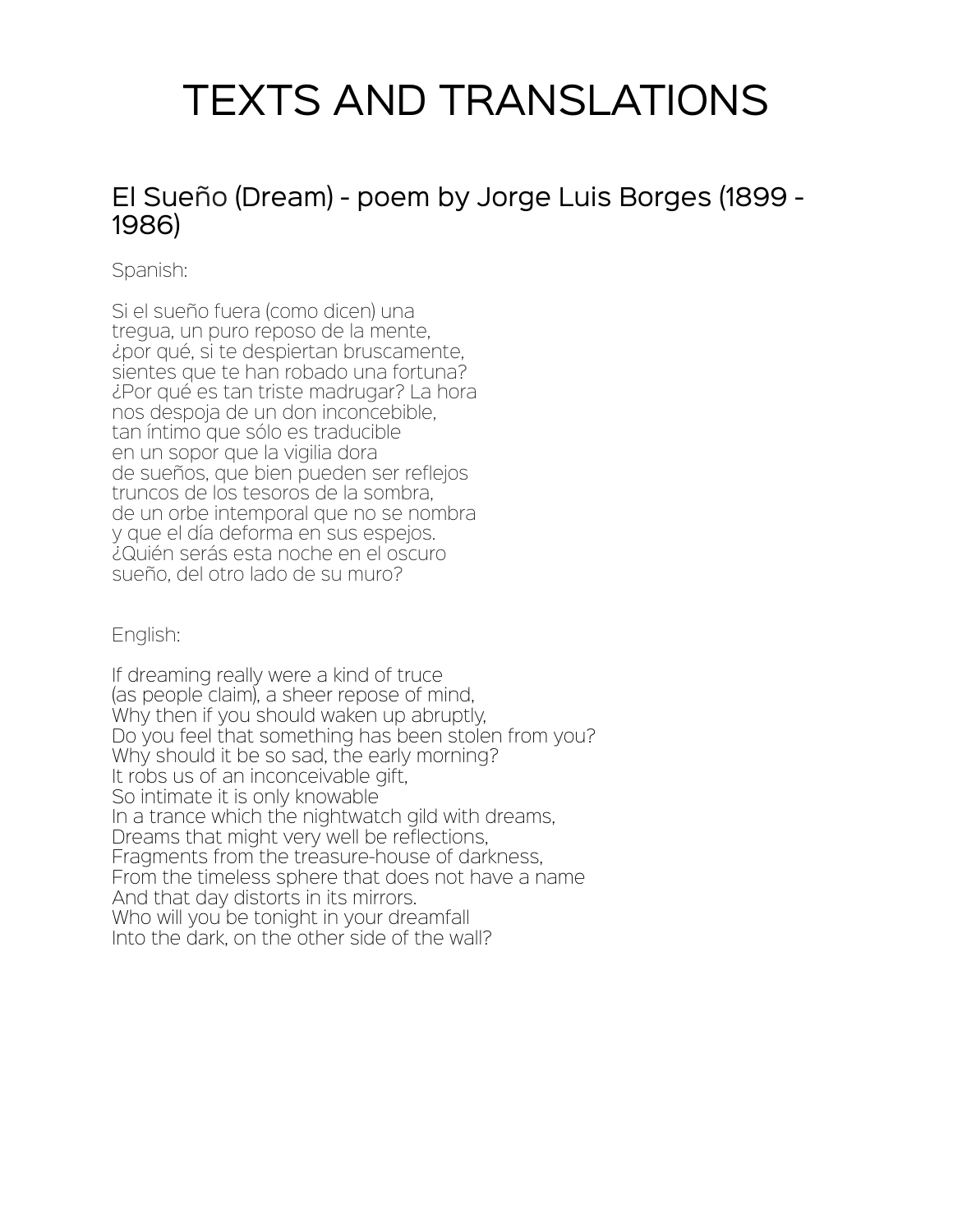### Leonardo Dreams of His Flying Machine - Eric Whitacre

Libretto by Charles Anthony Silvestri (Italian fragments taken from the notebooks of Leonardo da Vinci)

### Soloists Hannah Carlson and Eric Ritter

Leonardo Dreams of his Flying Machine…

Tormented by visions of flight and falling More wondrous and terrible each than the last Master Leonardo imagines an engine To carry a man up into the sun…

And as he's dreaming the heavens call him "Leonardo. Leonardo, vieni á volare". ("Leonardo. Leonardo, come fly".) L'uomo colle sua congiegniate e grandi ale (A man with wings large enough and duly connected) Facciendo forza contro alla resistente aria (Might learn to overcome the resistance of the air.)

Leonardo Dreams of his Flying Machine… As the candles burn low he paces and writes Releasing purchased pigeons one by one Into the golden Tuscan sunrise…

And as he dreams, again the calling The very air itself gives voice: "Leonardo. Leonardo, vieni á volare". ("Leonardo. Leonardo, come fly".) Vicina all'elemento del fuoco… (Close to the sphere of elemental fire…)

Scratching quill on crumpled paper Rete, canna, filo, carta (Net, cane, thread, paper.) Images of wing and frame and fabric fastened tightly …sulla suprema sottile aria (…in the highest and rarest atmosphere.)

Master Leonardo Da Vinci Dreams of his Flying Machine… As the midnight watchtower tolls Over rooftop, street and dome The triumph of a human being ascending In the dreaming of a mortal man

Leonardo steels himself Takes one last breath And leaps…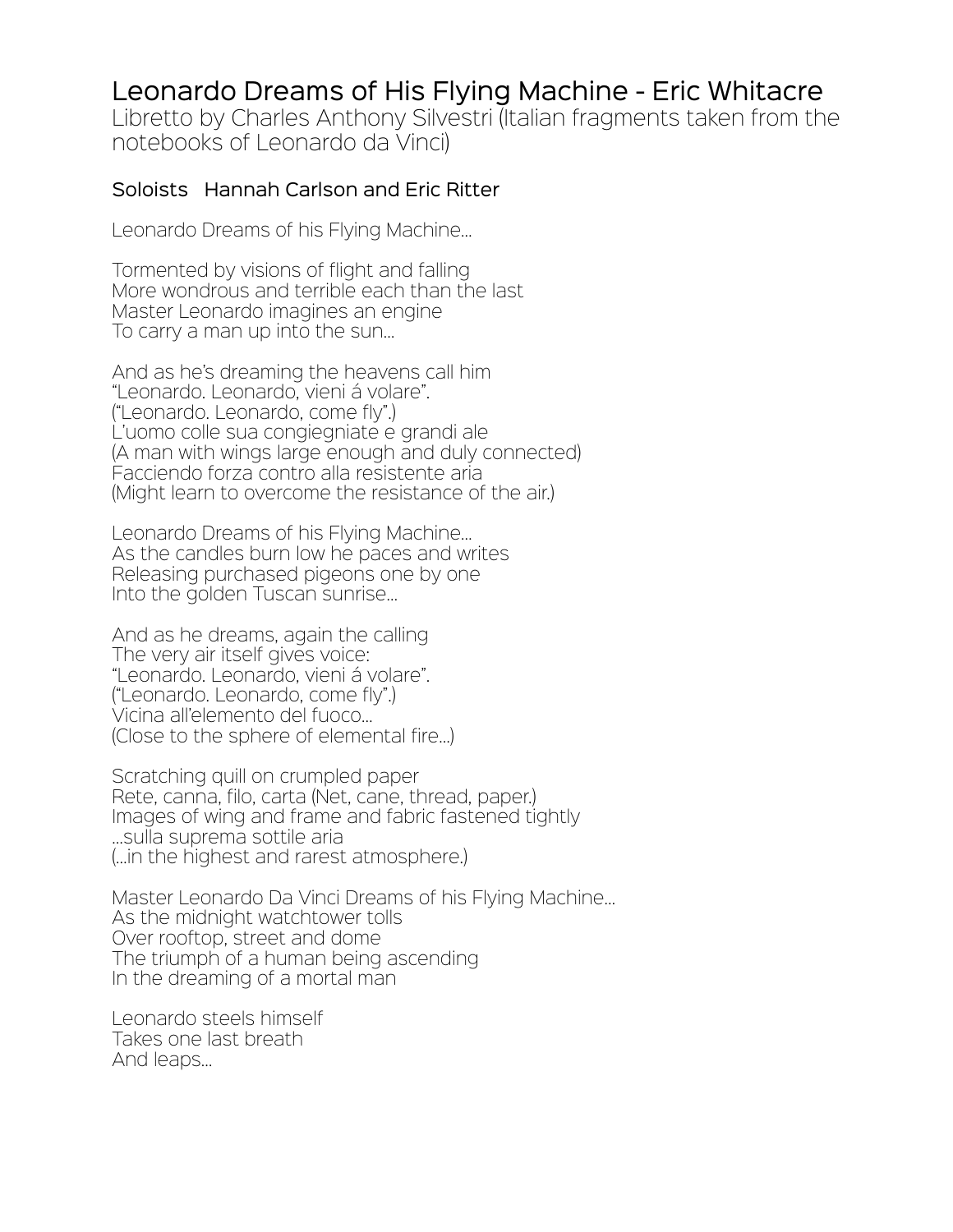### Dream of the Butterfly - Chuang Tzu

"Once upon a time, I, Chuang Tzŭ, dreamt I was a butterfly, fluttering hither and thither, to all intents and purposes a butterfly. I was conscious only of following my fancies as a butterfly, and was unconscious of my individuality as a man. Suddenly, I awaked, and there I lay, myself again. Now I do not know whether I was then a man dreaming I was a butterfly, or whether I am now a butterfly dreaming I am a man. Between a man and a butterfly there is necessarily a barrier. The transition is called the transmigration of the soul - or reincarnation after death"

### the small, Slow flood which slides between - Laura Nevitt

Poems: "Cambridge in the Long" by Amy Levy (1861-1889) "a thin, iron string" by Laura Nevitt

Octet Madison Spahn, Rebekah Schweitzer, Olivia de Geofroy, Hannah Carlson, Kelvyn Koning, Cara Bender, Rachael Murray, Melanie Donnelly

### "Cambridge in the Long" - Amy Levy

Where drowsy sound of college-chimes Across the air is blown, And drowsy fragrance of the limes, I lie and dream alone.

A dazzling radiance reigns o'er all - O'er gardens densely green, O'er old grey bridges and the small, Slow flood which slides between.

This is the place; it is not strange, But known of old and dear. - What went I forth to seek? The change Is mine; why am I here?

Alas, in vain I turned away, I fled the town in vain; The strenuous life of yesterday Calleth me back again.

And was it peace I came to seek? Yet here, where memories throng, Ev'n here, I know the past is weak, I know the present strong.

This drowsy fragrance, silent heat, Suit not my present mind, Whose eager thought goes out to meet The life it left behind.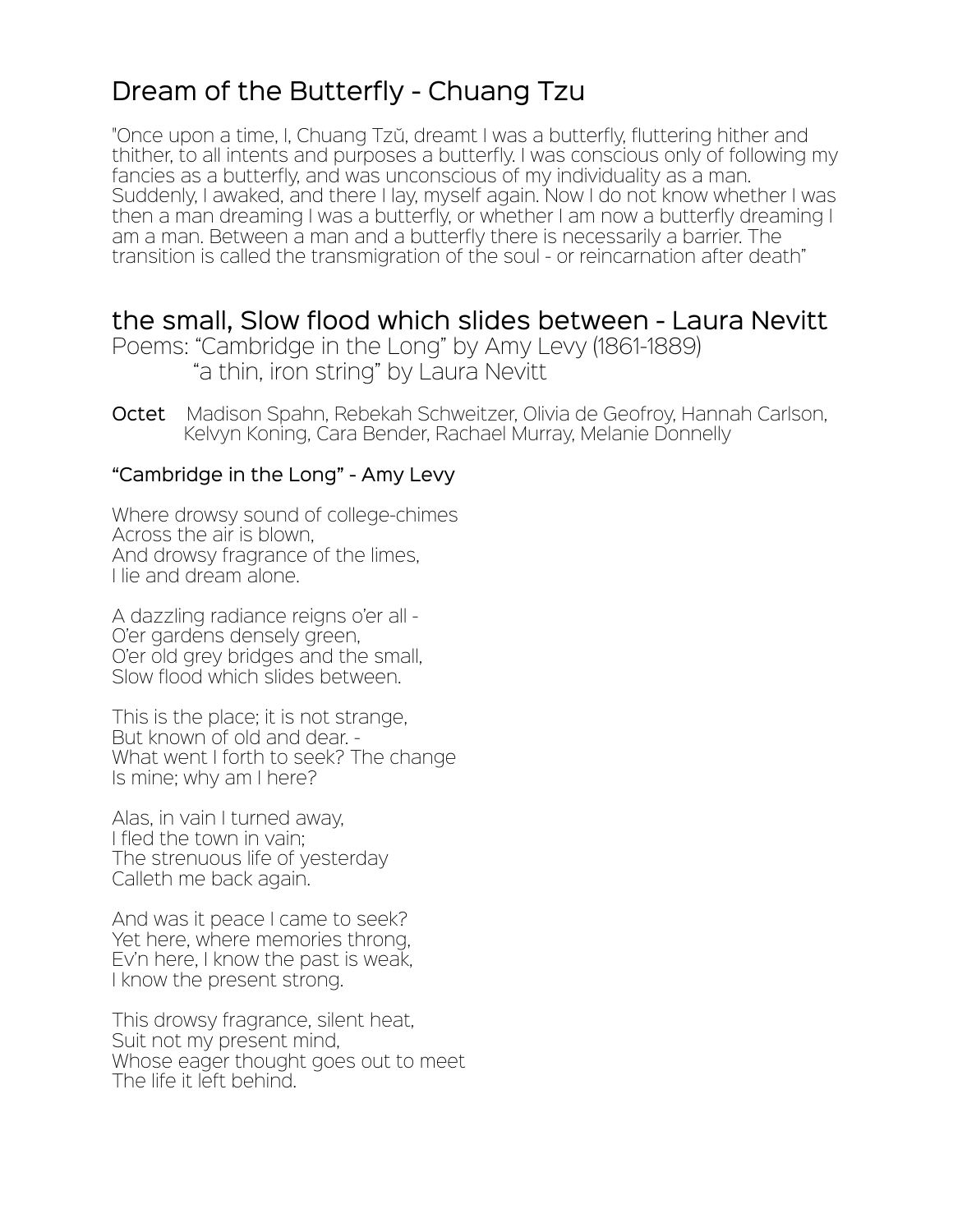Spirit with sky to change; such hope, An idle one we know; Unship the oars, make loose the rope, Push off the boat and go…

Ah, would what binds me could have been Thus loosened by a touch! This pain of living is too keen, Of loving, is too much.

### "a thin, iron string" - Laura Nevitt

Clanking of beer bottles, from a crowded kitchen. Typical college Thursday night.

You…brown eyes. Dazzling intoxicating brown eyes.

Why are you ignoring me? Why are you drinking? Dancing? To remember or forget?

I can't forget. You're burrowed in me, sick from years of denial.

Your lips, tart with lime; your smile, soft and simple.

I sang, hoping you'd notice. I looked, but you weren't watching. This is a callous loop to keep drowning in. I left this town. Why am I here?

I promised myself I'd moved on from yesterday's longings - Futile, but old and dear. A vague tune I can't quite recall…

Your eyes finally catch mine - I feel you in my bones, deep as silver, heavy as gold, liquid copper running through my veins But the timing's off. Your attention feels stale and fickle. A few years too late.

Only a thin string binds us now, but it seems I cast it of iron. Everything is hazy and drowsy. But it still hurts to look at you. Here, even just living bites and gnaws at me, chipping me away, but I've grown dull to its keen prick.

Break the tie that binds. The pain of loving is too much.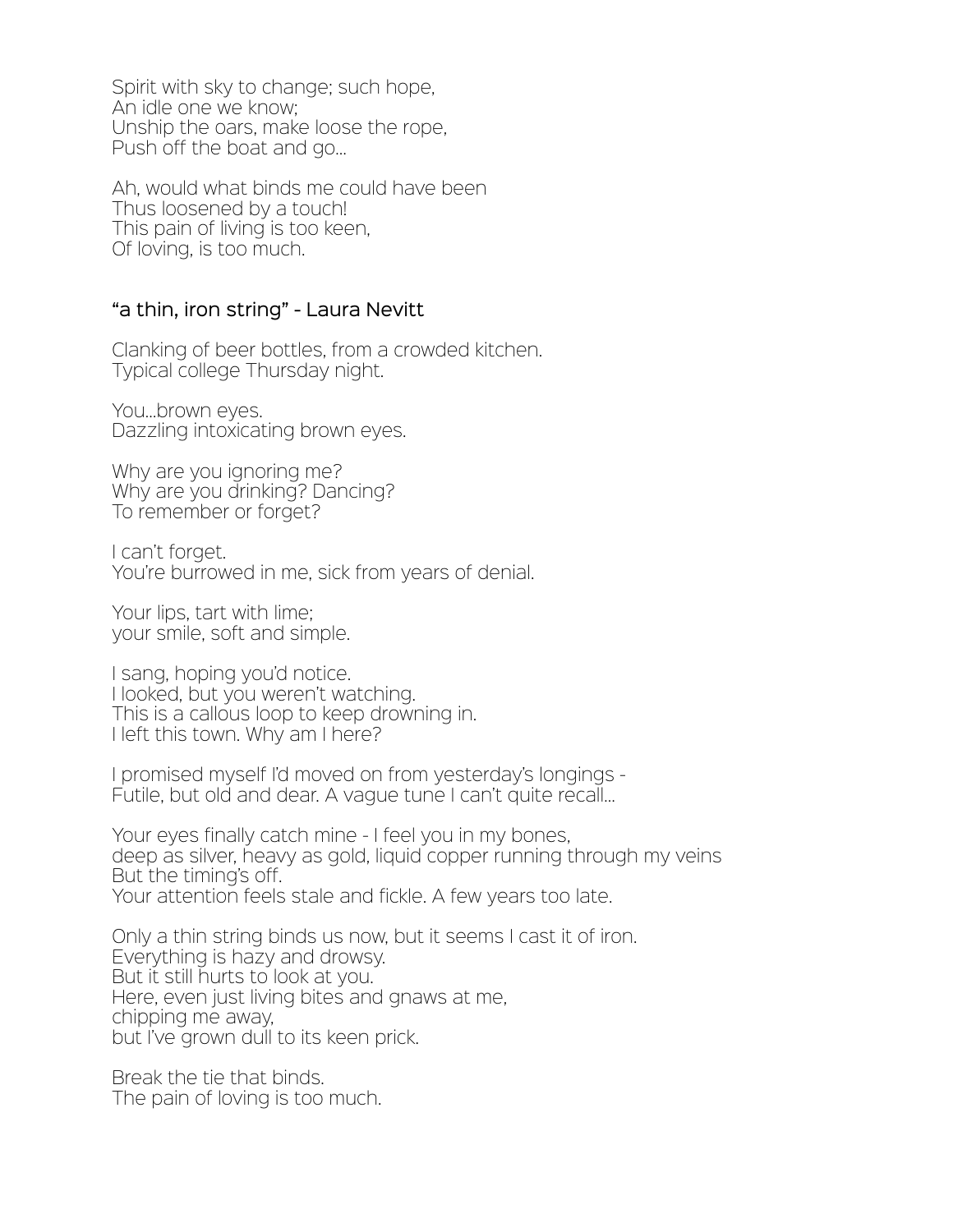### Nav sava kapa (Exile Meditations, III) - Gabriel Jackson

Lyrics by Rūta Skujiņa (1907-64) English translation by Rita Rudusa

Quartet Rebekah Schweitzer, Olivia de Geofroy, William Farrell, Juan Suarez

No grave of your own. No cross of your own, Not even a name… As if you had neither Been born nor died Only owls cry mockingly, Ravens, scavenger birds In the dark woods. Only wolves howl In winter blizzard. Northern lights rise skyward In their fiery cloaks, Searching for your name. Not finding one.

### The Awakening - Poem by James Welden Johnson (1871 - 1983)

I dreamed that I was a rose That Grew beside a lonely way, close by a path none ever chose And there I lingered day by day.

Beneath the sunshine and the show'r I grew and waited there apart, Gathering perfume hour by hour, And storing it within my heart

Yet, never knew, Just why I waited there and grew. I dreamed that you were a bee That one day gaily flew along, You came across the hedge to me, And sang a soft, love-burdened song.

You brushed my petals with a kiss, I woke to gladness with a start, And yielded up to you in bliss The treasure fragrance of my heart; And then I knew That I had waited there for you.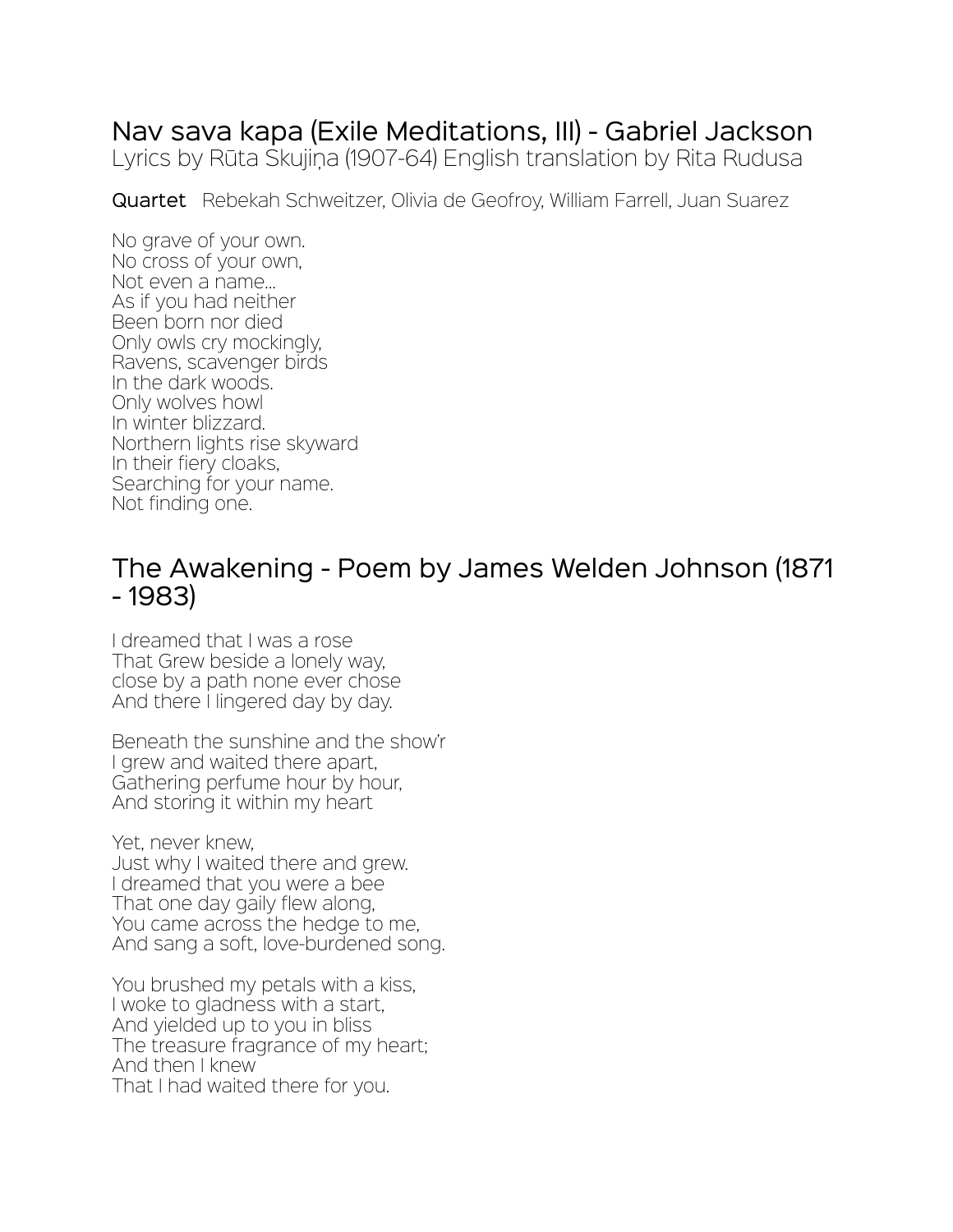### A Little Lovely Dream - Edie Hill

Text by Sarojini Naidu

Quintet Regina Stroncek, Emerald Barbour, Kartik Ayysola, Grant Yosenick, John Moorman

From groves of spice, O'er fields of rice, Athwart the lotus stream, I bring for you, Aglint with dew, A little lovely dream.

Sweet, shut your eyes, The wild fireflies Dance through the fairy neem; From the poppybole For you I stole A little lovely dream.

Dear eyes, good night, In golden light The stars around you gleam; On you I press With soft caress A little lovely dream.

## Dream of a Speeding Train - John Haukoos

Lyrics by John Haukoos

Septet Jay Verchin, Daniel Lugo, William Farrell, Eric Ritter, Juan Suarez, Kirby Stalley, Nicholas Ford

A train speeding across the way A paralyzing choice The endless forest blurring, pushing, swirling To the right lies Augustine that shining city of gold Cold and triumphant Those who strive to live there Something more and other than human And to the left is Fordham A something or other village where people wave hello On Cold nights they band together On Cold nights they share what they have A single path remaining The options draw to a close